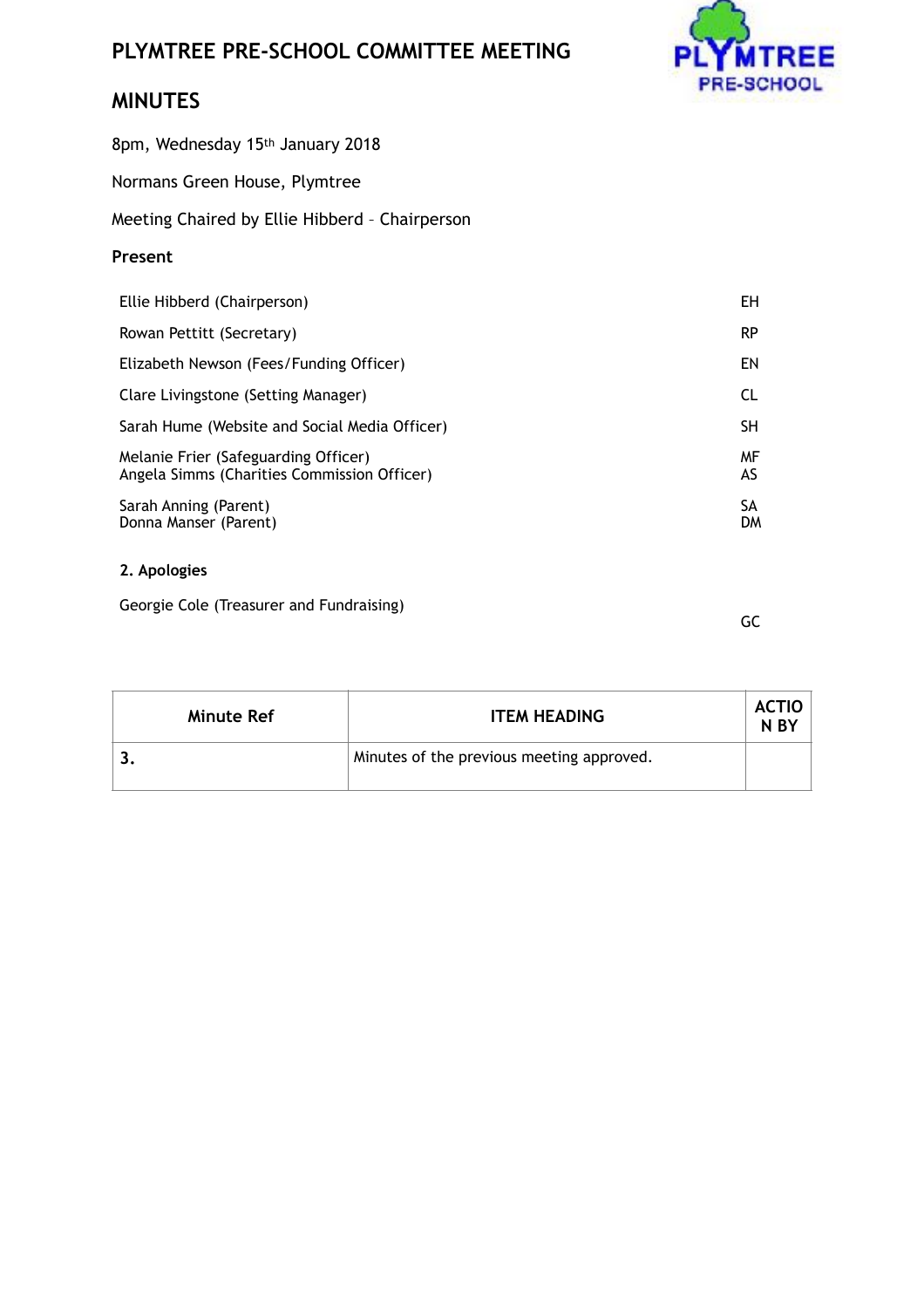| 4. | <b>Chair's Update</b>                                                                                                                                                                                                                                                                                                                                                                                                                                                                           |              |  |
|----|-------------------------------------------------------------------------------------------------------------------------------------------------------------------------------------------------------------------------------------------------------------------------------------------------------------------------------------------------------------------------------------------------------------------------------------------------------------------------------------------------|--------------|--|
|    | Committee photos - all committee to submit photos to<br>MF for the committee board. Deadline is half term.                                                                                                                                                                                                                                                                                                                                                                                      |              |  |
|    | AS has confirmed that the Charities Commission<br>annual return has now been submitted.                                                                                                                                                                                                                                                                                                                                                                                                         |              |  |
|    | DBS & EY2 update - Ofsted have advised that they are<br>conducting additional checks for MF. Ofsted have said<br>that they do not have the DBS for AS and require the<br>original copy. EH/AS to arrange.                                                                                                                                                                                                                                                                                       |              |  |
|    | Safer Recruitment - There is a course on Weds 7th<br>February 2018 6-9pm in Exeter. At least one person<br>who will be on the committee next year will need to<br>do this at some point preferably prior to September<br>2018.                                                                                                                                                                                                                                                                  |              |  |
|    | GDPR:<br>CL is auditing the Pre-school paperwork.                                                                                                                                                                                                                                                                                                                                                                                                                                               |              |  |
|    | GC (by email) reported that the GDPR course<br>she attended was useful. GC thinks we are on<br>the right track by starting to map our data/<br>using Bcc for emails etc.                                                                                                                                                                                                                                                                                                                        | GC           |  |
|    | We will need to look into different online<br>storage platforms (Google/Dropbox) to ensure<br>that they are compliant.                                                                                                                                                                                                                                                                                                                                                                          | GC/EH        |  |
|    | EH has been working on a schedule for the<br>data mapping exercise and will circulate it to<br>those committee members who hold data<br>(EH, GC and EN) and will also check<br>Constitution to see if it records how long we<br>should be storing committee meeting<br>minutes.                                                                                                                                                                                                                 | <b>EH</b>    |  |
| 5. | <b>Setting Manager's Report</b>                                                                                                                                                                                                                                                                                                                                                                                                                                                                 |              |  |
|    | The Pre-school laptop is now password protected. CL is<br>in the process of moving data from her personal PC to<br>the laptop. Uploading documents to Microsoft<br>OneDrive.                                                                                                                                                                                                                                                                                                                    | <b>CL</b>    |  |
|    | Staff cover - CL raised that she does not think that<br>Nicky Morgan really wants to cover anymore. CL raised<br>whether we could form a 'staff bank'. People coming in<br>would not have to be qualified as they now have<br>enough staff to ensure the ratio is correct. However, it<br>would be preferable to have qualified staff. It was<br>discussed that we could approach some of the nannies<br>in the village. SA said she could ask her Mum who is<br>qualified. CL/EH to follow up. | <b>CL/EH</b> |  |
|    | CL reported that we will have 21 children on roll,<br>rising to 24 in the summer term. Pre-school will then<br>be working with 4 staff per session. 11 children will be<br>going up to primary school in September 2018. We<br>have 14 children on roll already for September 2018,<br>which is very healthy at this point.                                                                                                                                                                     |              |  |
| 6. | <b>Treasurer's Report</b>                                                                                                                                                                                                                                                                                                                                                                                                                                                                       |              |  |
|    | GC reported (by email) that we are in a good financial<br>position, with the bank accounts showing a surplus in<br>both the academic and financial year. GC confirmed<br>that Michelle Cottrell has completed her independent<br>review of the accounts.                                                                                                                                                                                                                                        |              |  |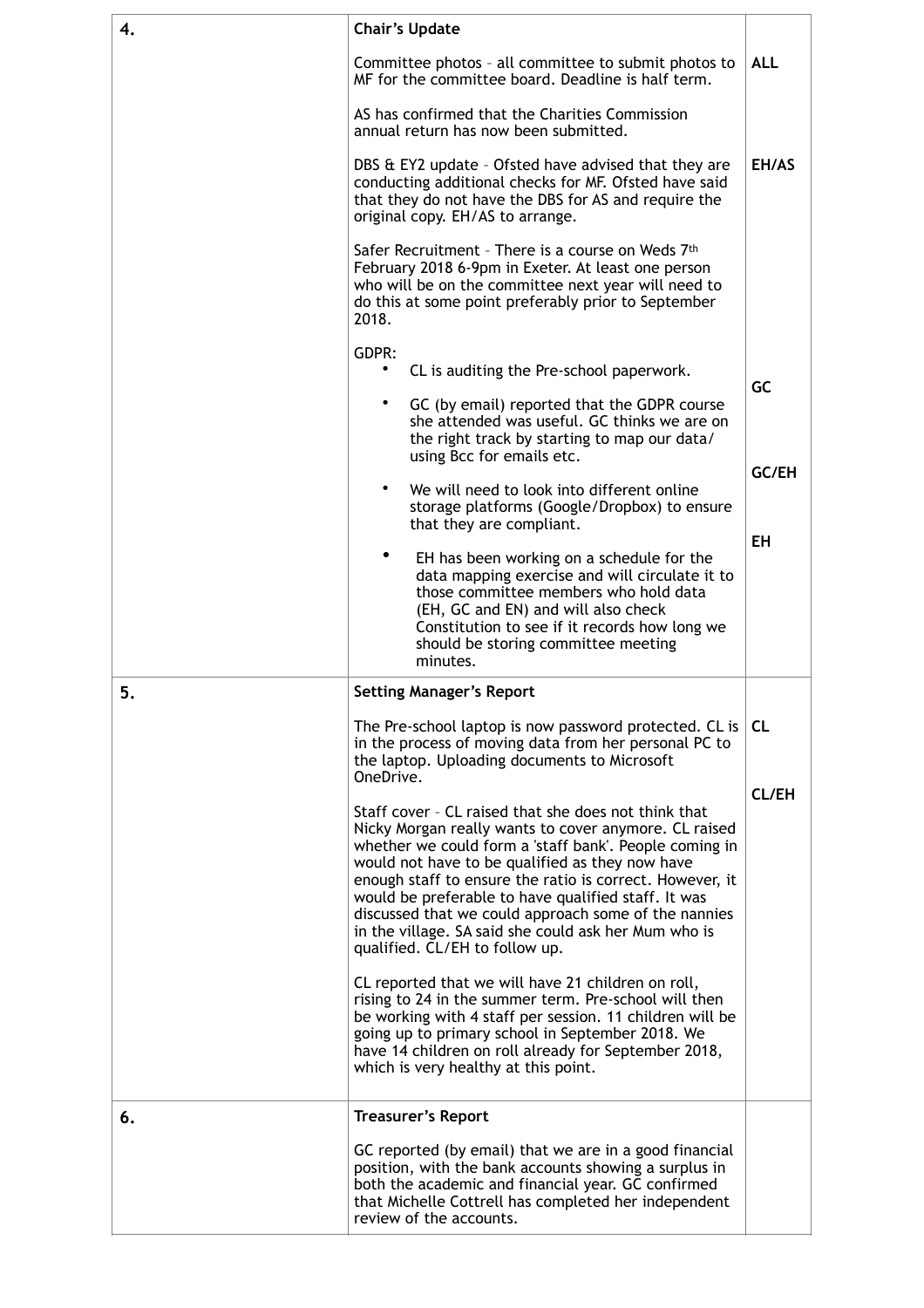| 7.  | <b>Fees and Funding Update</b>                                                                                                                                                                                                                                                                                                             |              |
|-----|--------------------------------------------------------------------------------------------------------------------------------------------------------------------------------------------------------------------------------------------------------------------------------------------------------------------------------------------|--------------|
|     | Headcount week is current week - w/c 15/01/18.                                                                                                                                                                                                                                                                                             |              |
|     | Invoices have been issued as required. We are<br>expecting to receive £11,000.00 this term in funding.                                                                                                                                                                                                                                     |              |
| 8.  | <b>Fundraising</b>                                                                                                                                                                                                                                                                                                                         |              |
|     | Race Night has been set for Saturday 12th May 2018.<br>The hall and the race vendor have been booked.                                                                                                                                                                                                                                      |              |
|     | The school are running an Easter Egg colouring<br>competition. The school will visit the Pre-school to<br>present prizes on 23rd March 2018.                                                                                                                                                                                               |              |
|     | The next Ragbag collection will be after May half-term<br>- date TBC.                                                                                                                                                                                                                                                                      | <b>CL</b>    |
|     | EN raised that she has been involved in discussions<br>regarding the village funding an automatic external<br>defibrillation machine. EN asked if the Pre-school<br>would be willing to part fund as it would be beneficial<br>to children, staff and the wider community. EH to<br>investigate whether the Constitution would allow this. | <b>EN/EH</b> |
|     | We usually have at least one sponsored event - CL to<br>organise.                                                                                                                                                                                                                                                                          | <b>CL</b>    |
| 9.  | <b>Policies</b>                                                                                                                                                                                                                                                                                                                            |              |
|     | RP confirmed that the policies have now been<br>reviewed. The committee, staff and parents need to<br>sign to confirm that they have read these. CL to<br>prepare signing sheets.                                                                                                                                                          | <b>CL</b>    |
|     | The Emergency Plan is being reviewed. Pre-school<br>have requested a new plan of the Village Hall - this<br>will be chased at the next hall meeting.                                                                                                                                                                                       | <b>CL/EH</b> |
| 10. | <b>Website/ Social Media</b>                                                                                                                                                                                                                                                                                                               |              |
|     | SH has updated the dates on website.                                                                                                                                                                                                                                                                                                       |              |
|     | SH to add a link to Tax Free Childcare and update the<br>2017 fundraising totals. Pictures are to be added,<br>particularly of the East Devon Dance sessions.                                                                                                                                                                              | <b>SH</b>    |
| 11. | <b>Any Other Business</b>                                                                                                                                                                                                                                                                                                                  |              |
|     | Committee - EN would like to handover the Fees &<br>Fundraising role. AS suggested that the role of the<br>committee is discussed by CL at the very first meeting                                                                                                                                                                          | EN           |
|     | with parents so they understand its importance.<br>Agreed that roles can be discussed at the Drinks Night<br>at the pub.                                                                                                                                                                                                                   | <b>CL</b>    |
|     | PAT testing has still not been done. Disabled toilet<br>light still not working. The village hall committee has<br>been emailed but no response as yet. Pre-school have<br>been informed that the boiler is being replaced during<br>half term. EH to message Josh Waite regarding PAT<br>testing.                                         | EH           |
|     | Diary date: Drinks at pub - all welcome - Thursday 22nd<br>February 2018. EH to invite prospective parents.                                                                                                                                                                                                                                | ΕH           |
| 12. | Date of Next Meeting                                                                                                                                                                                                                                                                                                                       |              |
|     | Monday 16th April                                                                                                                                                                                                                                                                                                                          |              |